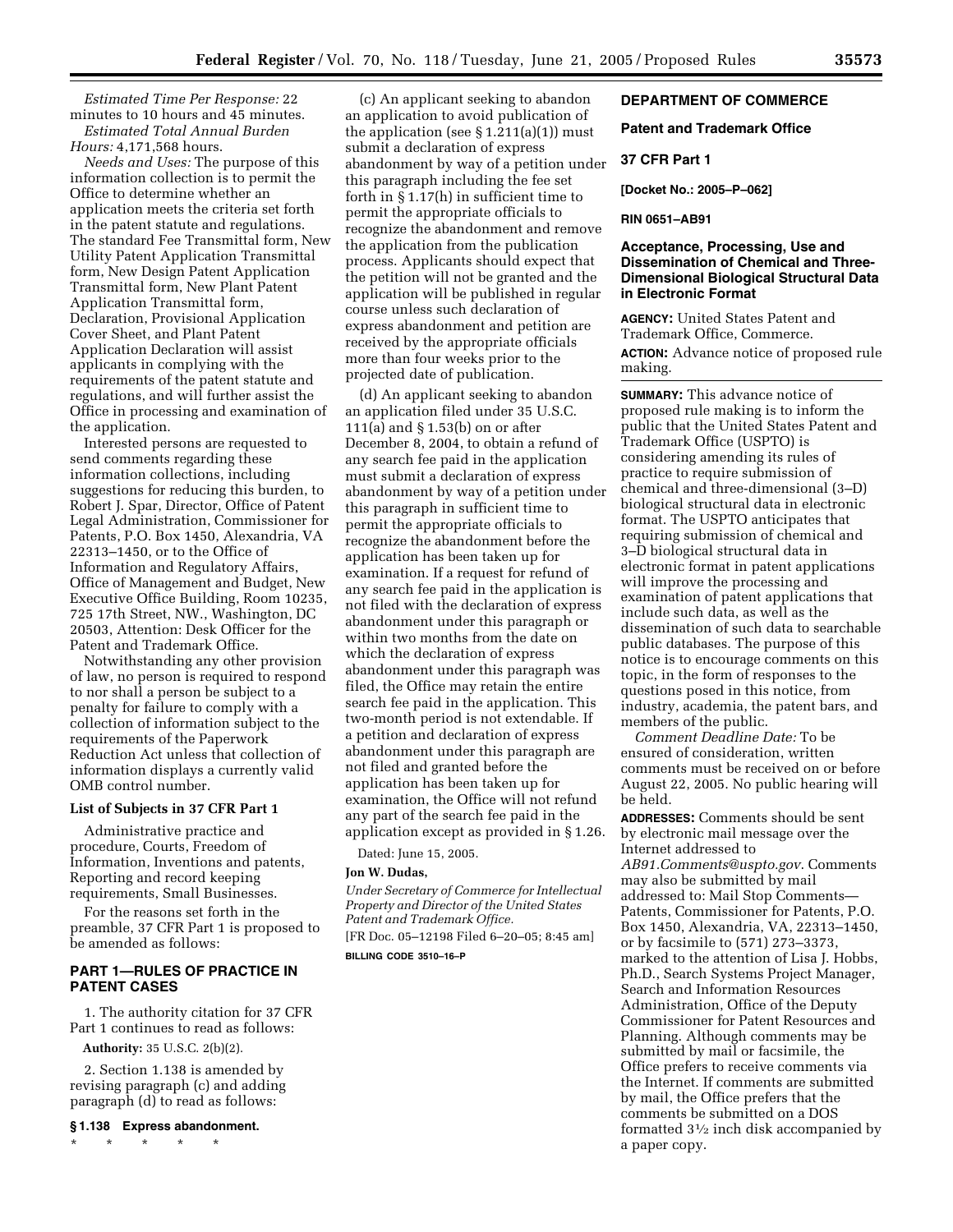Comments may also be sent by electronic mail message over the Internet via the Federal eRulemaking Portal. See the Federal eRulemaking Portal Web site (*http:// [www.regulations.gov](http://www.regulations.gov)*) for additional instructions on providing comments via the Federal eRulemaking Portal.

The comments will be available for public inspection at the Office of the Commissioner for Patents, located in Madison East, Tenth Floor, 600 Dulany Street, Alexandria, Virginia, and will be available through anonymous file transfer protocol (ftp) via the Internet (*<http://www.uspto.gov>*). Because comments will be made available for public inspection, information that the submitter does not desire to make public, such as an address or phone number, should not be included in the comments.

**FOR FURTHER INFORMATION CONTACT:** Lisa J. Hobbs, Ph.D., Search Systems Project Manager, Search and Information Resources Administration, Office of the Deputy Commissioner for Patent Resources and Planning, by telephone at (571) 272–3373, respectively, by mail addressed to: Box Comments—Patents, Commissioner for Patents, P.O. Box 1450, Alexandria, VA 22313–1450, or by facsimile to (571) 273–3373, marked to the attention of Lisa J. Hobbs.

# **SUPPLEMENTARY INFORMATION:**

1. *General Background Information:* It is becoming increasingly apparent that the USPTO needs to begin investigation of procedures for the submission, screening, processing, storing, searching, analysis and dissemination of chemical and 3–D biological structural data in appropriate electronic formats. The rate at which these data are being generated is poised to increase by several orders of magnitude in the coming years as significant advances are being made in the ability to readily determine structural information. Initiatives to fund research in these areas are being supported by both numerous governmental agencies and private industry entities. With the advancement of capabilities allowed by automation, the number of public and private databases hosting these types of data for information exchange is growing daily.

It has yet to be determined whether or not the USPTO will receive an increasing number of applications comprising 3–D crystal data and/or chemical structure data. However, the USPTO currently receives a significant amount of chemical structure data, and has begun to receive some very large submissions of 3–D protein crystal data. Consequently, the USPTO has decided

to begin the planning and coordination of how best to provide the capability to manage, process, search, and disseminate this information as appropriate.

Similar to the process involved in the promulgation of the sequence rules (37 CFR 1.821–1.825 and WIPO ST.25), the USPTO intends to work with other international intellectual property offices in developing any new standards for the submission of chemical or 3–D structural data in electronic format.

In an effort to facilitate public comment to the questions set forth below, the following additional background information is provided:

2. *Background Specific to 3–D Biological Structural Data:* X-ray crystallographic studies and nuclear magnetic resonance (NMR) spectroscopy studies of biological macromolecules provide mechanisms for obtaining detailed 3–D structural information. The current scientific priorities, and concomitant intellectual property priorities, of many laboratories include using 3–D protein crystal data to assist in unraveling the complex relationship between sequence, structure, and function.

Knowledge of the 3–D structures of biological macromolecules is an essential element for guiding studies and developing an understanding of biological processes. Three dimensional structural coordinate data provide essential information that can be exploited for protein engineering, rational drug design, and other biotechnology efforts (Gilliland, *et al.*  1996 J. Res. Natl. Inst. Stand. Technol. 101: 309–320).

Bioinformatics, the collection and use of scientific database entries to predict the structure or behavior or evolutionary relatedness of particular biological macromolecules based on sequence similarity or structural similarity to known macromolecules, is one of the fastest growing scientific disciplines. The ability of the scientific community to ''data mine'' known scientific information is directly dependent on the public availability of all prior art data.

The worldwide Protein Data Bank (wwPDB; *[http://www.wwpdb.org/](http://www.wwpdb.org/index.html)  index.html*) is a collection of all publicly available 3–D structure data of large molecules of proteins and nucleic acids, experimentally determined by Xray crystallography and NMR, which is freely and publicly available to the global community. The PDB, which is under the oversight of the Research Collaboratory for Structural Bioinformatics (RCSB, USA), the Macromolecular Structure Database (MSD) at the European Bioinformatics

Institute (EBI) and the Protein Data Bank Japan (PDBj) at the Institute for Protein Research, has grown from 7 structures in 1971 to a database containing over 30,900 structures as of May 2005. The PDB's growth has been accompanied by increases in both data content and the structural complexity of individual entries. A further acceleration in growth is anticipated as the result of developments in high-throughput structural determination methodologies and worldwide structural genomics efforts (Westbrook, *et al.* 2003 Nucl. Acids Res. 31(1): 489–491).

There are also many secondary sources of 3–D protein crystal data and associated information. One of these is the Molecular Modeling Database (MMDB), maintained as part of the Entrez search system by the National Center for Biotechnology Information (NCBI; *[http://www.ncbi.nlm.nih.gov](http://www.ncbi.nlm.nih.gov/)/*), which is a compilation of all of the PDB 3–D structures of biomolecules and additionally integrates value-added chemical, sequence and structural information in order to facilitate structure-based homology modeling and protein structure prediction. The goal of Entrez's 3–D-structure database is to make protein crystal structure information, and the functional annotation MMDB adds, easily accessible to molecular biologists (Wang, *et al.* 2002 Nucl. Acids Res. 30(1): 249–252).

All of the major 3–D protein crystal databases use a variant of the Crystallographic Information File (CIF) format as the means for obtaining data entries with proper annotation. Ratified in 1990 by the International Union of Crystallography (ICUr), CIF is a format that enables the characterization of small crystal structures. In 1997, the CIF format was modified to include information specific to macromolecules, resulting in version 1.0 of the macromolecular Crystallographic Information File (mmCIF) dictionary (Bourne, *et al.* 1997 Meth. Enzymol. 227: 571–590). The PDB database initially accepted files in a proprietary pdb format in 1971, but has now moved to accepting all files, and converting the backfile, into mmCIF. Some databases, especially those involved in secondary, value-added information, have further modified the mmCIF format to include more data fields and annotations. MMDB uses the format, ASN.1, which is specific to the NCBI and addresses structural and functional linkages. The ASN.1 format also allows for a 3–D viewer to be used to visualize the protein crystal.

In addition to databases containing information on the crystal structures of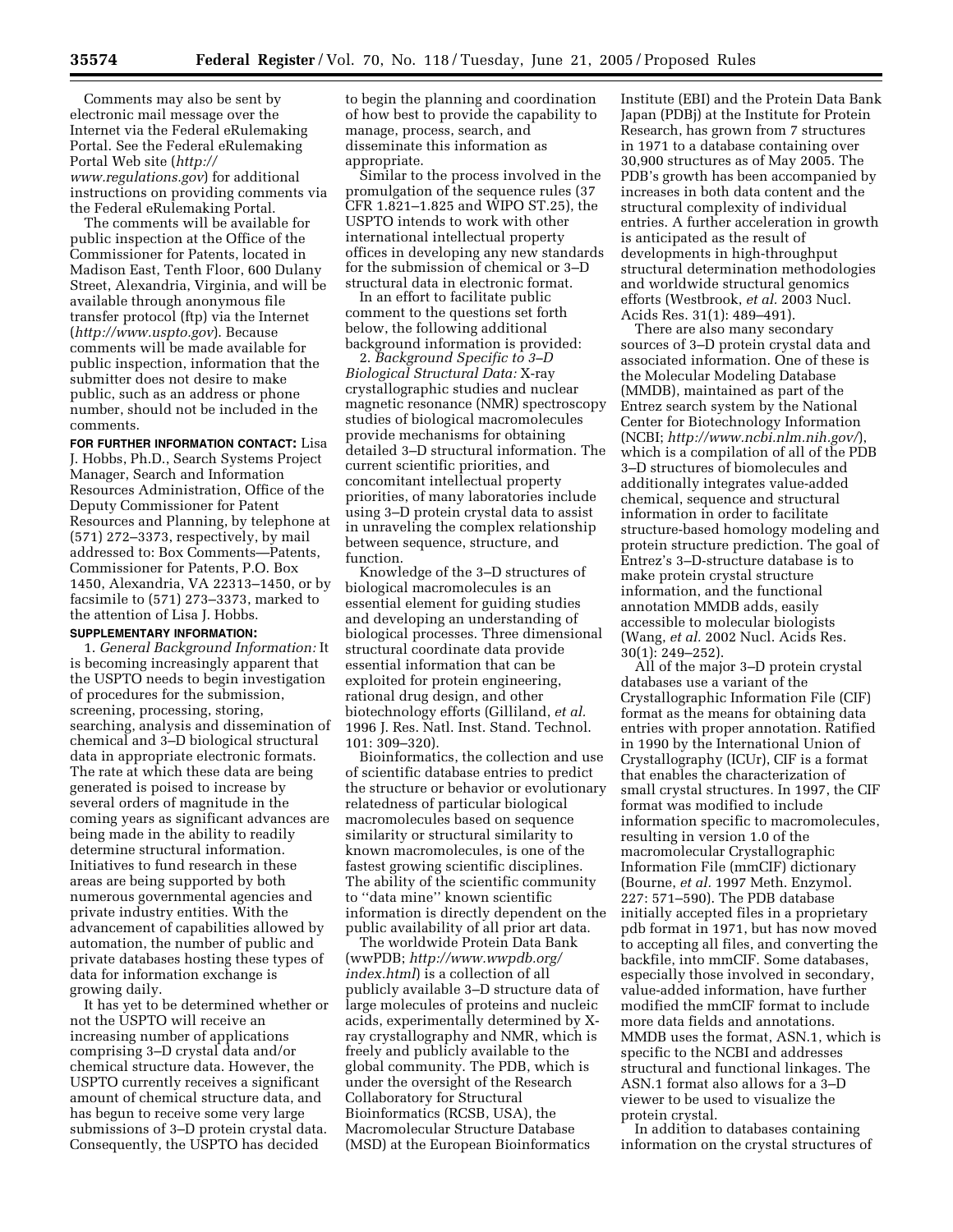biomolecules, there are major repositories for other types of crystal structures. The Cambridge Structural Database (CSD), maintained by the Cambridge Crystallographic Data Centre (CDCC; *<http://www.ccdc.cam.ac.uk/>*), is a worldwide repository of small molecule crystal structures and has over 300,000 organic and metallo-organic compound records. The CSD database accepts entries in the CIF data format in plain ASCII text. Repositories for other types of crystal structures include: the [Nucleic Acids Data Bank \(ndb;](http://ndbserver.rutgers.edu/) *http:// ndbserver.rutgers.edu/*), which stores oligonucleotides; the Inorganic Crystal Structure Database (ICSD; *http:// [www.fiz-informationsdienste.de/en/DB/](http://www.fiz-informationsdienste.de/en/DB/icsd/)  [icsd/](http://www.fiz-informationsdienste.de/en/DB/icsd/)*); and, CRYSTMET  $\otimes$  (*http:// [www.tothcanada.com/](http://www.tothcanada.com/)*), which stores metals and alloys.

3. *Background Specific to Chemical Structural Data:* While the use of drawings to denote specific molecular relationships and chemical bonds is a very old art, the embodiments and uses of these drawings are evolving rapidly as supporting technology evolves. Two main methods for handling chemical data are: chemical drawing systems that depend on annotations added to unique substance records, in specific electronic file-types, and text files that are a compilation of unique data determining a canonical representation.

Electronic files containing drawings created by chemical drawing software would provide the most accessible data set for processing, use in searching, and public dissemination. However, there is currently no single, publicly available, software that has been accepted as the standard for this type of drawings. Some publicly available chemical data depiction systems are: (1) SMILES (*[http://www.daylight.com/dayhtml/](http://www.daylight.com/dayhtml/smiles/)  [smiles/](http://www.daylight.com/dayhtml/smiles/)*); (2) SMARTS/SMIRKS (*[http://](http://www.daylight.com/dayhtml/doc/theory/theory.rxn.html#RTFrxn18)  [www.daylight.com/dayhtml/doc/theory/](http://www.daylight.com/dayhtml/doc/theory/theory.rxn.html#RTFrxn18)  theory.rxn.html#RTFrxn18*); (3) ACD ChemSketch (*[http://www.acdlabs.com/](http://www.acdlabs.com/download/)  download/*); and (4) MDL ISIS/Draw (*[http://www.mdli.com/downloads/](http://www.mdli.com/downloads/downloadable/index.jsp)  downloadable/index.jsp*). Some proprietary chemical data depiction systems are: (1) ChemDraw (*http:// [www.cambridgesoft.com/products/](http://www.cambridgesoft.com/products/family.cfm?FID=2)  family.cfm?FID=2*); (2) ACD/Name (*[http://www.acdlabs.com/products/](http://www.acdlabs.com/products/name_lab/)  name*\_*lab/*); (3) Chemistry 4–D Draw (*[http://www.cheminnovation.com/](http://www.cheminnovation.com/products/chem4d.asp)  products/chem4d.asp*); and (4) ChemWindow (*[http://www.bio-rad.](http://www.bio-rad.com/)  com/*).

One of the difficulties facing the USPTO in moving toward acceptance of chemical drawings in electronic format is the preponderance of proprietary software and file-types. Prior to filing a patent application, many applicants

have already created drawings of chemical structures of interest for publication or presentation purposes; however, these drawings could be in one of many publicly available filetypes, or in a file-type specific to a particular software product. It is not possible to require applicants to purchase proprietary drawing software, nor is it possible to accept and handle all possible file-types.

One alternative to requiring a nonstandard publicly available format, requiring a proprietary format, or accepting a multiplicity of drawing filetypes would be the use of a standardized text format to describe a chemical structure. Two possibilities for this type of file are: Chemical Markup Language (CML; *http://www.xmlcml.org/*[\), or a joint effort currentl](http://www.xml-cml)y under way between the International Union of Pure and Applied Chemistry and the National Institute of Standards and Technology, the IUPAC-NIST Chemical Identifier (INChI; *http:// [www.iupac.org/projects/2000/2000–](http://www.iupac.org/projects/2000/2000-025-1-800.html)  025–1–800.html*). A description of INChI states that it would enable an automatic conversion to a graphical representation of a chemical substance that could be performed anywhere in the world, and could be built into desktop chemical structure drawing packages and on-line chemical structure drawing applets (A.J. McNaught 2001 *[http://www.iupac.org/](http://www.iupac.org/nomenclature/chem_id_project.html)  nomenclature/chem*\_*id*\_*project.html*).

#### **Rule Making Considerations**

*Executive Order 13132:* This rule making does not contain policies with federalism implications sufficient to warrant preparation of a Federalism Assessment under Executive Order 13132 (Aug. 4, 1999).

*Executive Order 12866:* This rule making has been determined to be not significant for purposes of Executive Order 12866 (Sept. 30, 1993).

*Paperwork Reduction Act:* This notice involves information collection requirements which are subject to review by the Office of Management and Budget (OMB) under the Paperwork Reduction Act of 1995 (44 U.S.C. 3501 *et seq.*). The collections of information involved in this notice have been reviewed and previously approved by OMB under OMB control numbers: 0651–0022, 0651–0024, 0651–0031, and 0651–0032. The principal impact of the changes under consideration in this advance rule would be to revise the rules of practice to require or provide for the submission of chemical and three-dimensional (3–D) biological structural data in electronic form. The Office is not resubmitting any information collection package to OMB

for its review and approval because the this advance notice does not propose any changes that would affect the information collection requirements associated with the information collection under these OMB control numbers. If the Office proceeds with proposing changes to the rules of practice relating to the submission of chemical and three-dimensional (3–D) biological structural data in electronic form, the Office will resubmit an information collection package to OMB for its review and approval for any collections of information whose requirements will be revised as a result of the proposed rule changes.

Interested persons are requested to send comments regarding these information collections, including suggestions for reducing this burden, to Robert J. Spar, Director, Office of Patent Legal Administration, Commissioner for Patents, P.O. Box 1450, Alexandria, VA 22313–1450, or to the Office of Information and Regulatory Affairs, Office of Management and Budget, New Executive Office Building, Room 10235, 725 17th Street, N.W., Washington, D.C. 20503, Attention: Desk Officer for the Patent and Trademark Office.

Notwithstanding any other provision of law, no person is required to respond to nor shall a person be subject to a penalty for failure to comply with a collection of information subject to the requirements of the Paperwork Reduction Act unless that collection of information displays a currently valid OMB control number.

4. *Comments on the following Questions and Any Other Related Matters Are Solicited:* 

*A. Questions Pertaining to the Creation of 3–D Structural Data Files* 

1. What benefits do you foresee for the applicant if electronic filing is adopted? What disadvantages do you foresee?

2. What types of 3–D data would be best submitted electronically? Examples:

• Small organic crystals.

• Macromolecular peptide/protein crystals.

- Inorganic crystals.
- Metallic crystals.
- Other.

3. Should electronic submission of 3– D data be mandatory, optional, or mandatory for some types (e.g., protein crystals) and optional for others (e.g., small organic crystals)?

4. If electronic submission is mandatory, should the USPTO require all 3–D information cited in application to be submitted in electronic format, including prior art, or only new data?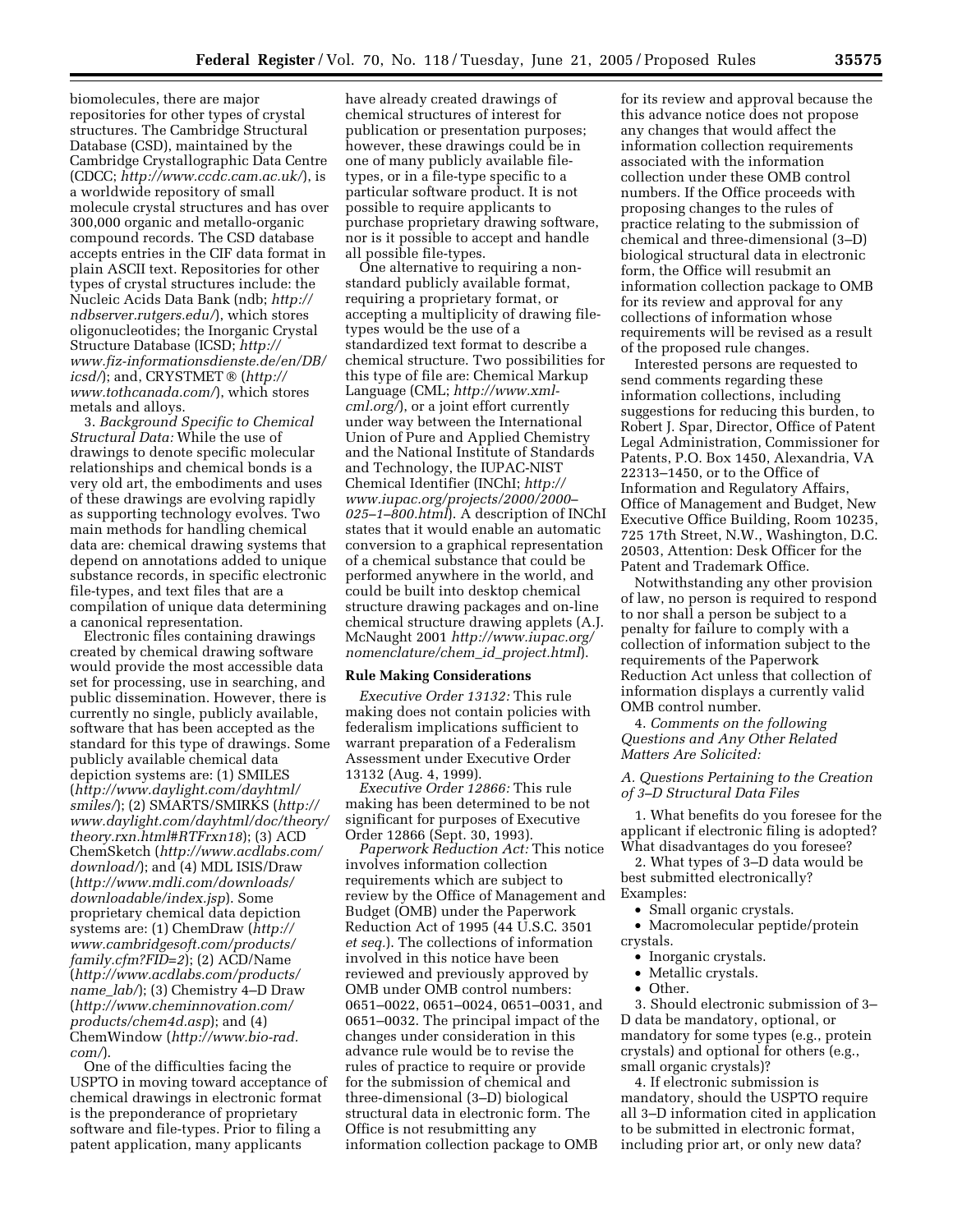5. Have tables of 3–D data generally been created for other purposes before preparation of a patent application, *e.g.*, for publication in a scientific journal or submission to a database? If so,

• What format(s) are used (e.g., mmCIF, pdb, CIF, other)?

• What authoring tool is used to create the files, e.g., ADIT *http:// [pdb.rutgers.edu/mmcif/ADIT/](http://pdb.rutgers.edu/mmcif/ADIT/index.html)  index.html*?

• What software, if any, is used to validate files of 3–D data, e.g., ADIT [Validation Tool or enCIFer \(](http://www.ccdc.cam.ac.uk/free_services/encifer/)*http:// www.ccdc.cam.ac.uk/free*\_*services/ encifer/*)?

6. Have most of the 3–D tables been submitted to a database before inclusion in a patent application? If so, which one? Examples:

• *[http://www.ccdc.cam.ac.uk/](http://www.ccdc.cam.ac.uk/products/csd/)  products/csd/* 

• *<http://www.rcsb.org/pdb/>* 

• *http://www.fiz-*

*[informationsdienste.de/en/DB/icsd/](http://www.fiz-informationsdienste.de/en/DB/icsd/)* 

• *<http://www.tothcanada.com/>* 

7. Have most of the 3–D tables been published before inclusion in a patent application?

8. Database providers require certain annotation data. Would any of the annotation data currently required by 3– D database providers be unknown or proprietary at the time of filing a patent application (*e.g.*, method used for crystal creation)?

9. Database providers often establish a controlled vocabulary for annotation or feature description information. Would there be any problems created during patent application prosecution if the electronic file relied on dynamic controlled dictionaries or vocabularies, controlled and maintained by database providers, not the USPTO, for the description of features, etc. What would be the pros and cons if the USPTO were to incorporate by reference a public database controlled vocabulary into any adopted standard? Examples:

• *[http://pdb.rutgers.edu/](http://pdb.rutgers.edu/cc_dict_tut.html)* 

*cc*\_*dict*\_*tut.html* 

• *[http://ndbserver.rutgers.edu/mmcif/](http://ndbserver.rutgers.edu/mmcif/dictionaries/index.html)  dictionaries/index.html* 

10. Is there annotation data specific to a patent application that does not appear in public database files but that would be desirable to provide for an electronic submission in a patent application (e.g., continuing application data, attorney's docket number)?

11. Do many/most file wrapper submissions with 3–D data contain multiple 3–D tables?

### *B. Questions Pertaining to the USPTO Receipt of 3–D Files*

1. In general, 3–D structure data tables submitted as part of a patent application

are quite lengthy. Should the USPTO require that all 3–D files greater than a certain size be submitted in electronic media only?

2. Should the USPTO require submission in electronic format at the time of filing, or, if a paper copy is filed, permit the electronic submission to be filed later (with a statement indicating that the electronic version is the same as the version originally filed)?

3. Should any statement that comes with an electronic file outline the authoring tool and certify the use of a validation tool?

4. Should the rules be revised to specify that 3–D biological structural data, if a paper copy is provided, is to appear in a special section, e.g., between the specification and the Sequence Listing?

*C. Questions Pertaining to the Use of 3– D Electronic Files by the USPTO Examiners/STIC Personnel* 

1. If enough patent applications are filed directed to 3–D structures to go forward with pursuing search capability (a 3–D file search, not the standard sequence search and text search already performed) of some sort, what databases should be investigated?

2. What software viewer would be recommended for visual interpretation of the text tables? Examples:

• *[http://www.ncbi.nlm.nih.gov/](http://www.ncbi.nlm.nih.gov/Structure/CN3-D/cn3-D.shtml)  Structure/CN3–D/cn3–D.shtml* 

• *[http://products.cambridgesoft.com/](http://products.cambridgesoft.com/ProdInfo.cfm?pid=285)  ProdInfo.cfm?pid=285* 

• *<http://www.proteinscope.com/>*  • *[http://www.candomultimedia.com/](http://www.candomultimedia.com/medical/)  medical/* 

## *D. Questions Pertaining to 3–D File Export to a Public Database Partner*

1. If the USPTO receives 3–D structural data in electronic form, the USPTO would likely be able to export the data to a searchable public database upon publication of the application or patent grant. What databases should be investigated for a USPTO export arrangement?

2. Would public databases be willing to work with the USPTO in developing acceptable formats and annotations, if that would be the best submission practice for applicants?

### *E. Questions Pertaining to the USPTO Publication of 3–D Files*

1. Should all 3–D files be posted on the USPTO's Publication Site for Issued and Published Sequences (PSIPS; *[http://seqdata.uspto.gov/](http://seqdata.uspto.gov/)?)*)?

2. Should the files be part of the text or image of the patent application publication or patent grant aside from electronic posting on PSIPS?

## *F. Question Pertaining to 3–D File Export to the USPTO Customers*

The USPTO would be exporting in a new file-type; would this have an adverse or beneficial impact on the USPTO customers?

## *G. Questions Pertaining to the Creation of Chemistry Structural Data Files*

1. What benefits do you foresee for the applicant if electronic filing is adopted? What disadvantages do you foresee?

2. Has a structural chemistry data file or drawing generally been created for other purposes before preparation of a patent application, *e.g.*, for publication in a scientific journal or submission to a database? If so, in what format: .mol, .cdx, CML, INChI, other?

3. If drawing tools are used by applicants, which tools are generally used to create the files, *e.g.*, ChemDraw, ISIS/Draw, ACD/Name?

• *[http://www.cambridgesoft.com/](http://www.cambridgesoft.com/products/family.cfm?FID=2)  products/family.cfm?FID=2* 

• *[http://www.mdli.com/products/](http://www.mdli.com/products/framework/isis_draw/index.jsp)  framework/isis*\_*draw/index.jsp* 

• *[http://www.acdlabs.com/products/](http://www.acdtabs.com/products/name_lab/name/)  name*\_*lab/name/* 

4. Is there annotation data that should be added to the drawings? What annotations? How would applicants prefer to add additional data?

5. Possibly applicants want to cite inventors, attorneys, continuing application data, attorney's docket number, etc.?

6. Should the USPTO require all structures cited in a patent application be submitted in electronic format? Only new data (not prior art)? Only a representative drawing? Only the ''actual invention'' after restriction of the claims and election of an invention?

7. Would a single representation be deemed a limitation to applicant's disclosure?

8. Do many/most file wrapper submissions with chemical structures contain multiple chemical structure drawings?

9. Have any chemical drawings generally been submitted to a public entity (*e.g.*, a database or journal) before the filing of a patent application?

10. Have most of the drawings been published before the filing of a patent application?

11. Would it be a hardship for applicants if the USPTO required drawings in a proprietary software format?

12. Would it be a hardship for applicants if the USPTO required drawings in a text format that is not yet supported by the major drawing software tools?

• How well known is the CML format?